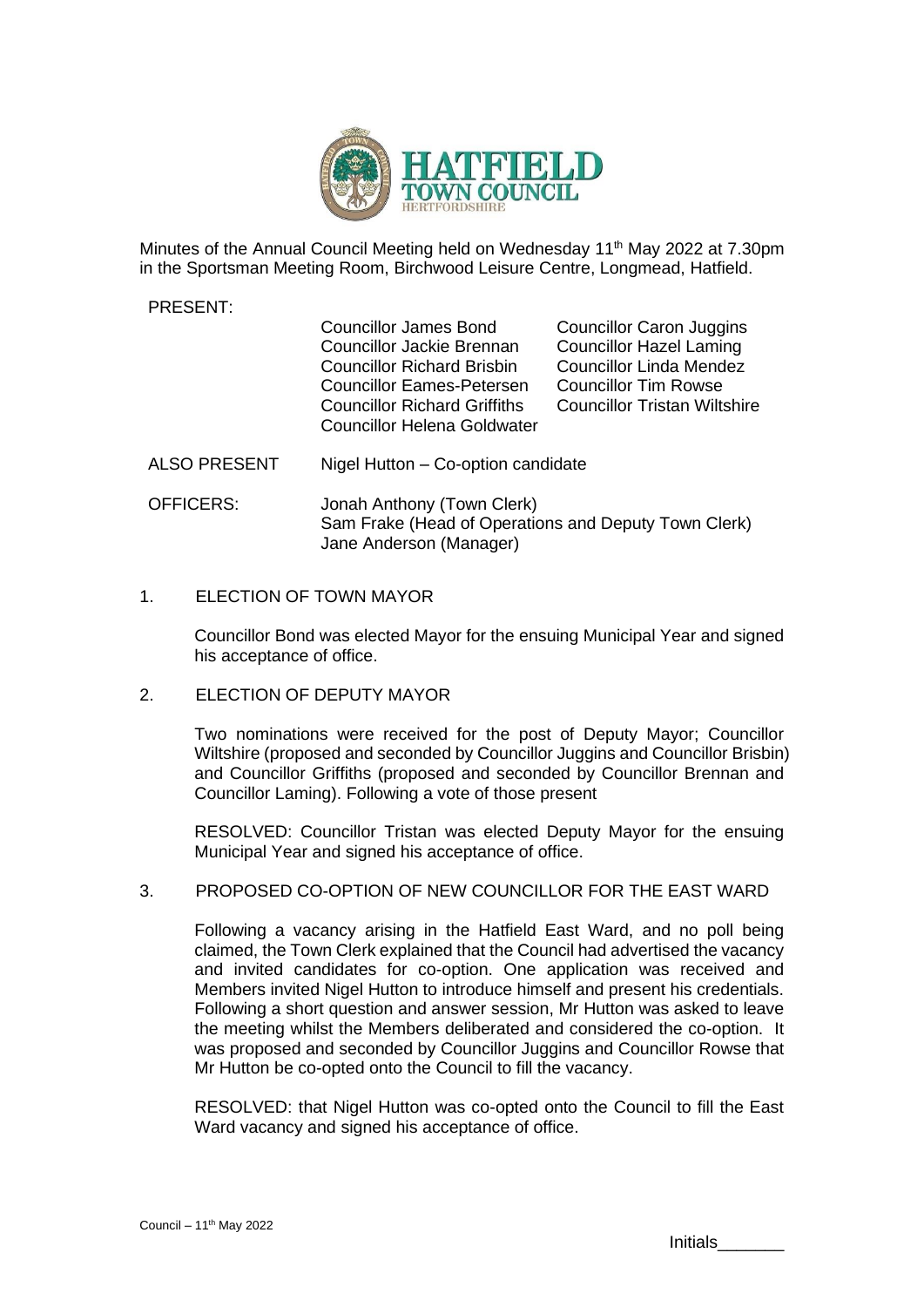### 4. APOLOGIES

Apologies for absence were received from Councillor John Percival and Councillor Rory Craig (work).

#### 5. DECLARATIONS OF INTEREST BY MEMBERS

No new declarations were made.

### 6. MINUTES

Members approved the minutes of 30th March 2022 as a correct record.

### 7. REVIEW AND ADOPTION OF REVISED STANDING ORDERS, COMMITTEES' TERMS OF REFERENCE AND FINANCIAL REGULATIONS

Report of the Town Clerk, presenting updated Standing Orders, Committee's Terms of Reference and Financial Regulations for review and adoption. It was noted that these documents would be kept on continuous review and should Members note any changes that were advisable, those amendments could be brought forward to subsequent meetings.

The Town Clerk highlighted paragraph 3.2 of the report which set out the changes that had been made to the Standing Orders. The Town Clerk also explained the reasoning behind disbanding the Sport & Leisure Committee. The aim was to have fewer, but more effective Council meetings, supported by Task and Finish Groups, comprehensive reports and a focus on decision making. Those areas previously covered by the Sport & Leisure Committee would be split between the new Resources, Operations and Estate Management Committee and the Planning, Environment and Policy Committee.

Following a question from Members, the Town Clerk confirmed that the Council and its Standing Committees would be able to create Sub-Committees and Task and Finish Groups as and when they were required. However these would need to be properly defined, with clear objectives, timescales and an agreed Chair.

Members noted an ambiguity with paragraph 4.7 of the Financial Regulations. It was agreed by Members that the text should be updated to make clear that reference to "excess of 15%" should be interpreted as referring to both overspend and underspend. A number of terminology updates were also noted (e.g. reference to Chairman and Vice Chairman in paragraph 11.1 a) v.)) and it was agreed that these should be made before the document is reissued. The reports recommendations were proposed and seconded by Councillor Wiltshire and Councillor Rowse.

#### RESOLVED:

a) that the revised Standing Orders (Annex A) are adopted;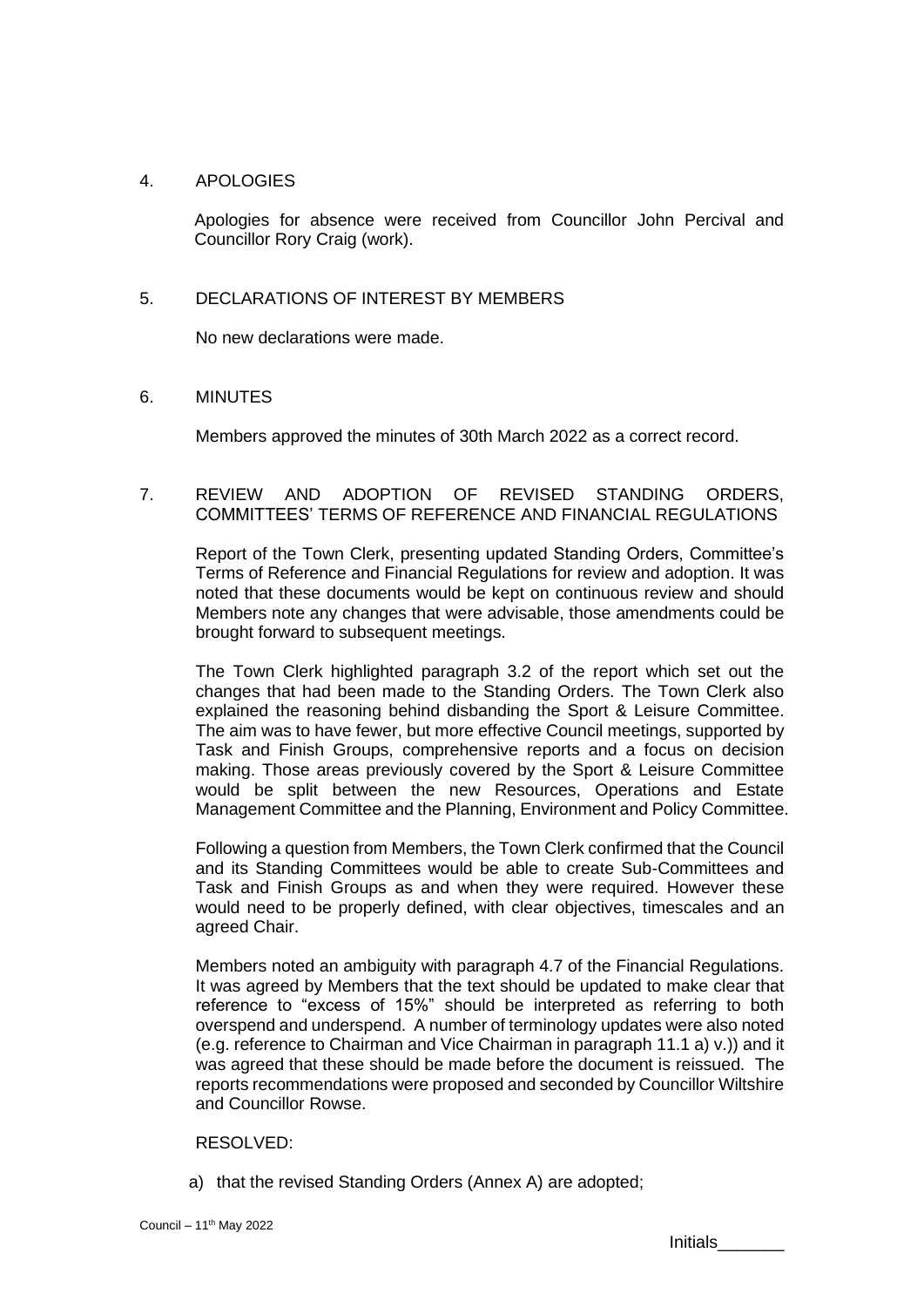- b) that the Committees' Terms of Reference (Annex B) are adopted;
- c) that the Financial Regulations (Annex C) are adopted subject to the changes and updates noted.
- 8. LEADER AND DEPUTY LEADER OF THE COUNCIL, AND LEADERS OF POLITICAL GROUPS

The Council recognised that Councillor Juggins, as Leader of the largest group (Conservatives), would be the Leader of the Council.

In line with the newly adopted Standing Orders, Councillor Juggins advised that she had nominated Councillor Brennan as Deputy Leader of the Council.

At the meeting the following Leaders and Deputy Leaders of the political groups were noted:

- Councillor Juggins and Councillor Wiltshire as the Leader and Deputy Leader of the Conservative Group
- Councillor Brennan and Councillor Rowse as Leader and Deputy Leader of the Liberal Democrats Group
- Councillor Eames-Petersen and Councillor Percival as Leader and Deputy Leader of the Labour Group.

### 9. QUESTION TIME

One question from the public was received at the meeting. A member of the public enquired about the outcome of the recent consultation on the proposed sport facilities and grounds. The Mayor confirmed that the consultation had concluded and the Council was reviewing the outcome and its implications, with a view to reporting back at subsequent meetings.

### 10. APPOINTMENT OF COMMITTEE AND SUB COMMITTEES

The Town Clerk circulated an amended proposal for Committee Membership following feedback from Members. It was noted that a space on the Establishment Committee would remain vacant at present. The revised proposals were proposed and seconded by Councillor Brennan and Councillor Juggins.

#### RESOLVED:

That the Committee Membership are agreed as follows:

## **Resources, Operations and Estate Management Committee: 7 Members**

**Chair:** Cllr. T. Wiltshire **Vice Chair:** Cllr. R. Griffiths

**Members:** Councillors Brisbin, Bond, Eames-Petersen, Goldwater, Percival

Initials\_\_\_\_\_\_\_\_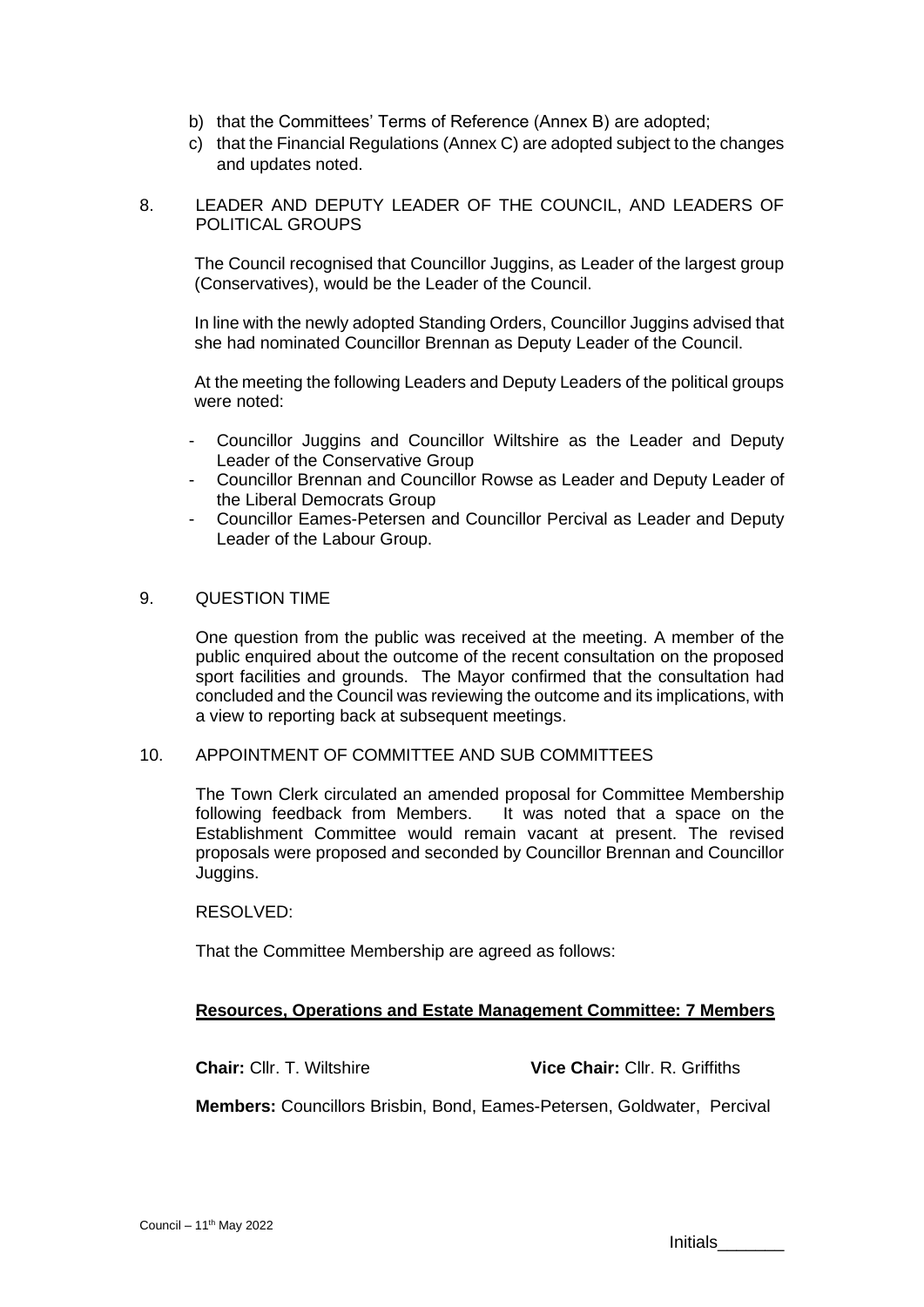## **Planning, Environment & Policy Committee: 7 Members**

**Chair:** Cllr. J. Brennan **Vice Chair:** Cllr.L. Mendez

**Members:** Councillors Craig**,** Hutton, Laming, Mackay, Rowse,

## **Queen's Jubilee Grants Sub Committee: 3 Members**

**Chair:** Cllr. J. Bond

**Members:** Councillors Griffiths, Mendez

# **Establishment Sub Committee: 4 Members (to include Chair/Vice Chair of Resources, Operations and Estate Management, Council Leader, Council Deputy Leader)**

**Chair:** Cllr. C. Juggins **Vice Chair:** J. Brennan

**Members:** Councillors T. Wiltshire, vacant

## 11. APPOINTMENT TO OUTSIDE BODIES

The Town Clerk spoke to the proposed appointments. The following amendments were made, in the understanding that these would be additional appointments and not replacement.

- Councillor Goldwater to be added to the Welwyn Hatfield Highways Liaison Meeting
- Councillor Rowse to be added to the Community Liaison Forum (University)
- Councillor Eames-Petersen to be added to the Ellenbrook Park Preservation Trust
- Councillor Goldwater replaces Councillor Brennan on the Police Liaison group

The proposals, as amended were proposed and seconded by Councillor Griffiths and Councillor Rowse.

## RESOLVED:

That the appointments be made and confirmed, subject to confirmation that additional seats were permissible.

It was agreed that Councillor Hutton should have the opportunity to be appointed to one of the outside bodies which would utilise his skills and experience. An action was placed on the Town Clerk to follow up after the meeting with a view to proposing an appropriate appointment at the next meeting.